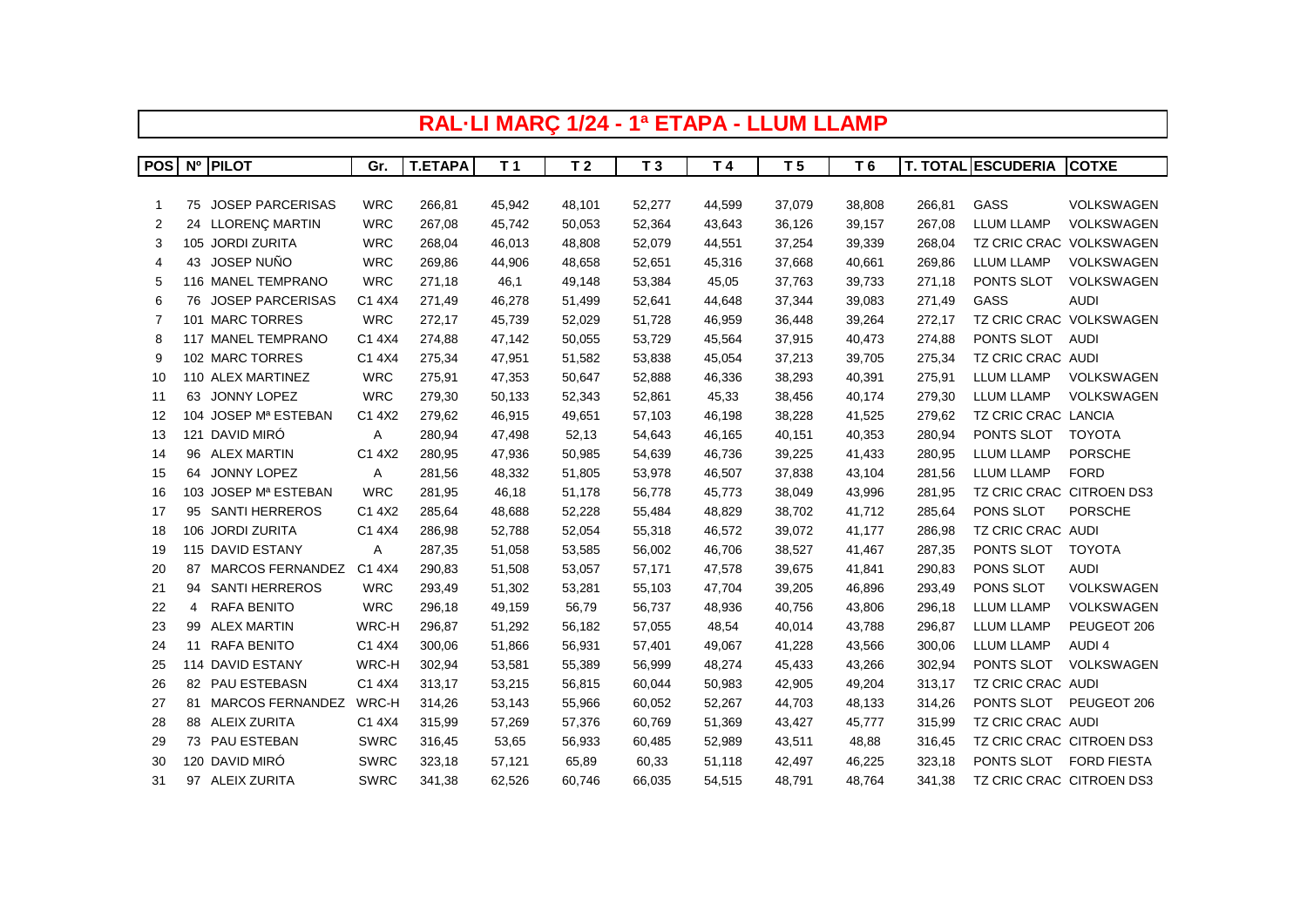|                  | RAL-LI MARÇ 1/24 - 2ª ETAPA - LLUM LLAMP |                         |             |                |                |                |                |        |                |        |        |                           |                         |
|------------------|------------------------------------------|-------------------------|-------------|----------------|----------------|----------------|----------------|--------|----------------|--------|--------|---------------------------|-------------------------|
|                  |                                          |                         |             |                |                |                |                |        |                |        |        |                           |                         |
| POS <sup>I</sup> |                                          | Nº PILOT                | Gr.         | <b>T.ETAPA</b> | T <sub>1</sub> | T <sub>2</sub> | T <sub>3</sub> | T 4    | T <sub>5</sub> | T 6    |        | <b>T. TOTAL ESCUDERIA</b> | <b>COTXE</b>            |
|                  |                                          |                         |             |                |                |                |                |        |                |        |        |                           |                         |
| 1                |                                          | 43 JOSEP NUÑO           | <b>WRC</b>  | 257,01         | 43,268         | 46,657         | 49,721         | 43,023 | 35,921         | 38,423 | 526,87 | <b>LLUM LLAMP</b>         | <b>VOLKSWAGEN</b>       |
| 2                |                                          | 105 JORDI ZURITA        | <b>WRC</b>  | 260,51         | 44,034         | 47,099         | 51,202         | 43,701 | 36,125         | 38,348 | 528,55 | <b>TZ CRIC CRAC</b>       | VOLKSWAGEN              |
| 3                | 75                                       | <b>JOSEP PARCERISAS</b> | <b>WRC</b>  | 264,10         | 44,86          | 47,509         | 51,724         | 44,058 | 37,352         | 38,599 | 530,91 | GASS                      | VOLKSWAGEN              |
| 4                |                                          | 24 LLORENÇ MARTIN       | <b>WRC</b>  | 264,04         | 45,907         | 48,872         | 51,134         | 43,756 | 36,132         | 38,242 | 531,13 | <b>LLUM LLAMP</b>         | VOLKSWAGEN              |
| 5                |                                          | 101 MARC TORRES         | <b>WRC</b>  | 259,90         | 44,65          | 48,368         | 50,471         | 42,437 | 35,788         | 38,191 | 532,07 |                           | TZ CRIC CRAC VOLKSWAGEN |
| 6                |                                          | 102 MARC TORRES         | C1 4X4      | 262,88         | 44,372         | 48,026         | 51,667         | 43,773 | 36,163         | 38,882 | 538,23 | TZ CRIC CRAC AUDI         |                         |
| 7                |                                          | 110 ALEX MARTINEZ       | <b>WRC</b>  | 262,86         | 44,051         | 48,32          | 51,576         | 43,895 | 36,345         | 38,67  | 538,77 | <b>LLUM LLAMP</b>         | <b>VOLKSWAGEN</b>       |
| 8                |                                          | 116 MANEL TEMPRANO      | <b>WRC</b>  | 268,33         | 46,143         | 47,999         | 51,148         | 43,421 | 36,235         | 43,389 | 539,51 | PONTS SLOT                | <b>VOLKSWAGEN</b>       |
| 9                |                                          | 76 JOSEP PARCERISAS     | C1 4X4      | 269,68         | 46,494         | 49,027         | 52,671         | 44,095 | 38,637         | 38,76  | 541,18 | GASS                      | <b>AUDI</b>             |
| 10               |                                          | 63 JONNY LOPEZ          | <b>WRC</b>  | 267,40         | 44,671         | 48,137         | 50,958         | 44,183 | 40,583         | 38,872 | 546,70 | <b>LLUM LLAMP</b>         | VOLKSWAGEN              |
| 11               |                                          | 117 MANEL TEMPRANO      | C1 4X4      | 273,17         | 46,32          | 49,937         | 53,109         | 44,775 | 39,295         | 39,73  | 548,04 | PONTS SLOT                | <b>AUDI</b>             |
| 12               |                                          | 103 JOSEP Mª ESTEBAN    | <b>WRC</b>  | 271,71         | 45,047         | 50,555         | 52,39          | 45,211 | 37,145         | 41,359 | 553,66 | TZ CRIC CRAC CITROEN DS3  |                         |
| 13               |                                          | 96 ALEX MARTIN          | C1 4X2      | 275,66         | 46,361         | 49,539         | 53,69          | 46,218 | 38,287         | 41,564 | 556,61 | <b>LLUM LLAMP</b>         | <b>PORSCHE</b>          |
| 14               |                                          | 104 JOSEP Mª ESTEBAN    | C1 4X2      | 277,83         | 45,828         | 51,86          | 54,436         | 46,012 | 38,559         | 41,138 | 557,45 | TZ CRIC CRAC LANCIA       |                         |
| 15               |                                          | 121 DAVID MIRÓ          | Α           | 280,80         | 47,369         | 53,689         | 54,288         | 45,779 | 38,521         | 41,153 | 561,74 | PONTS SLOT                | <b>TOYOTA</b>           |
| 16               |                                          | 95 SANTI HERREROS       | C1 4X2      | 276,75         | 47,47          | 49,362         | 53,857         | 46,913 | 37,963         | 41,184 | 562,39 | PONS SLOT                 | <b>PORSCHE</b>          |
| 17               |                                          | 106 JORDI ZURITA        | C1 4X4      | 278,16         | 51,482         | 49,601         | 53,289         | 45,093 | 38,257         | 40,441 | 565,14 | TZ CRIC CRAC              | AUDI                    |
| 18               | 64                                       | JONNY LOPEZ             | Α           | 285,17         | 49,394         | 50,915         | 55,241         | 48,675 | 39,251         | 41,691 | 566,73 | <b>LLUM LLAMP</b>         | <b>FORD</b>             |
| 19               |                                          | 115 DAVID ESTANY        | Α           | 283,09         | 49,473         | 52,689         | 54,994         | 46,474 | 38,434         | 41,028 | 570,44 | PONTS SLOT                | <b>TOYOTA</b>           |
| 20               | 94                                       | <b>SANTI HERREROS</b>   | <b>WRC</b>  | 280,76         | 47,846         | 50,895         | 54,809         | 46,862 | 38,84          | 41,503 | 574,25 | PONS SLOT                 | VOLKSWAGEN              |
| 21               |                                          | 87 MARCOS FERNANDEZ     | C1 4X4      | 288,92         | 52,361         | 52,111         | 56,656         | 46,812 | 39,014         | 41,964 | 579,75 | PONS SLOT                 | <b>AUDI</b>             |
| 22               | 4                                        | <b>RAFA BENITO</b>      | <b>WRC</b>  | 287,20         | 50,603         | 52,313         | 55,821         | 47,2   | 39,247         | 42,016 | 583,38 | LLUM LLAMP                | VOLKSWAGEN              |
| 23               |                                          | 99 ALEX MARTIN          | WRC-H       | 291,83         | 50,578         | 54,092         | 56,517         | 47,596 | 39,185         | 43,859 | 588,70 | <b>LLUM LLAMP</b>         | PEUGEOT 206             |
| 24               |                                          | 11 RAFA BENITO          | C1 4X4      | 292,32         | 49,291         | 53,025         | 57,06          | 49,007 | 40,332         | 43,604 | 592,38 | <b>LLUM LLAMP</b>         | AUDI 4                  |
| 25               |                                          | 114 DAVID ESTANY        | WRC-H       | 296,89         | 53,017         | 56,478         | 56,683         | 47,317 | 39,319         | 44,075 | 599,83 | PONTS SLOT                | VOLKSWAGEN              |
| 26               |                                          | 88 ALEIX ZURITA         | C1 4X4      | 305,24         | 52,906         | 55,657         | 60,268         | 48,925 | 43,68          | 43,8   | 621,22 | TZ CRIC CRAC AUDI         |                         |
| 27               |                                          | 81 MARCOS FERNANDEZ     | WRC-H       | 308,89         | 55,884         | 60,286         | 59,508         | 48,843 | 40,83          | 43,544 | 623,16 | PONTS SLOT                | PEUGEOT 206             |
| 28               |                                          | 82 PAU ESTEBASN         | C1 4X4      | 313,79         | 52,883         | 57,326         | 63,197         | 49,992 | 43,046         | 47,341 | 626,95 | TZ CRIC CRAC AUDI         |                         |
| 29               |                                          | 120 DAVID MIRÓ          | <b>SWRC</b> | 306,40         | 52,839         | 56,396         | 59,753         | 49,766 | 42,529         | 45,122 | 629,59 | PONTS SLOT                | <b>FORD FIESTA</b>      |
| 30               |                                          | 73 PAU ESTEBAN          | <b>SWRC</b> | 329,14         | 55,424         | 61,492         | 62,087         | 54,677 | 47,332         | 48,126 | 645,59 | TZ CRIC CRAC CITROEN DS3  |                         |
| 31               |                                          | 97 ALEIX ZURITA         | <b>SWRC</b> | 325,47         | 56,077         | 57,553         | 65,808         | 51,107 | 48,454         | 46,473 | 666,85 | TZ CRIC CRAC CITROEN DS3  |                         |

Г